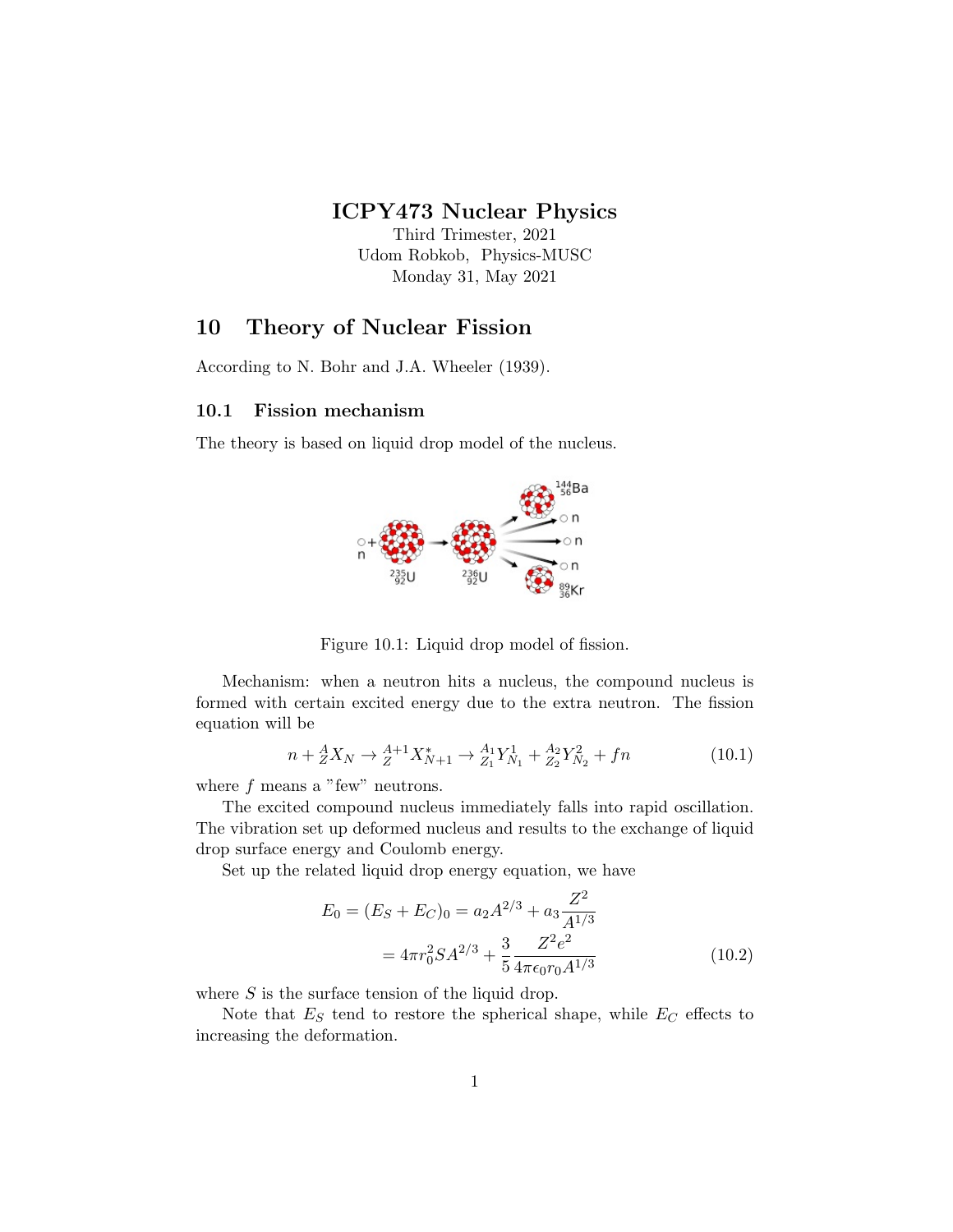

Figure 10.2: Deformed nucleus and fission.

# 10.2 Light nuclei  $(E_C < E_S)$

Let there be two fission fragments of radius  $R' = r_0(A/2)^{1/3}$ .



Figure 10.3: Lite nuclei fission fragments.

The energy just after fission is

$$
E = 2\left[a_2(A/2)^{2/3} + a_3\frac{(Z/2)^2}{(A/2)^{1/3}}\right] + \frac{(Ze/2)^2}{4\pi\epsilon_0 2R'}
$$

$$
= 2\left[4\pi r_0^2 S(A/2)^{2/3} + \frac{3}{5} \frac{(Ze/2)^2}{4\pi\epsilon_0 r_0 (A/2)^{1/3}}\right] + \frac{(Ze/2)^2}{4\pi\epsilon_0 2r_0 (A/2)^{1/3}}\tag{10.3}
$$

So that the critical energy of the deformed nucleus is

$$
\Delta E_{cr} = E - E_0 \tag{10.4}
$$

Let

$$
y = \frac{\Delta E_{cr}}{4\pi r_0^2 SA^{2/3}}, \quad x = (Z^2/A)\frac{3e^2}{4\pi\epsilon_0 \times 40\pi r_0^3 S} \tag{10.5}
$$

$$
(10.4) \rightarrow y = 0.26 - 0.215x \tag{10.6}
$$

The critical energy of deformation causing fission is depend on  $Z^2/A$  for light nuclei.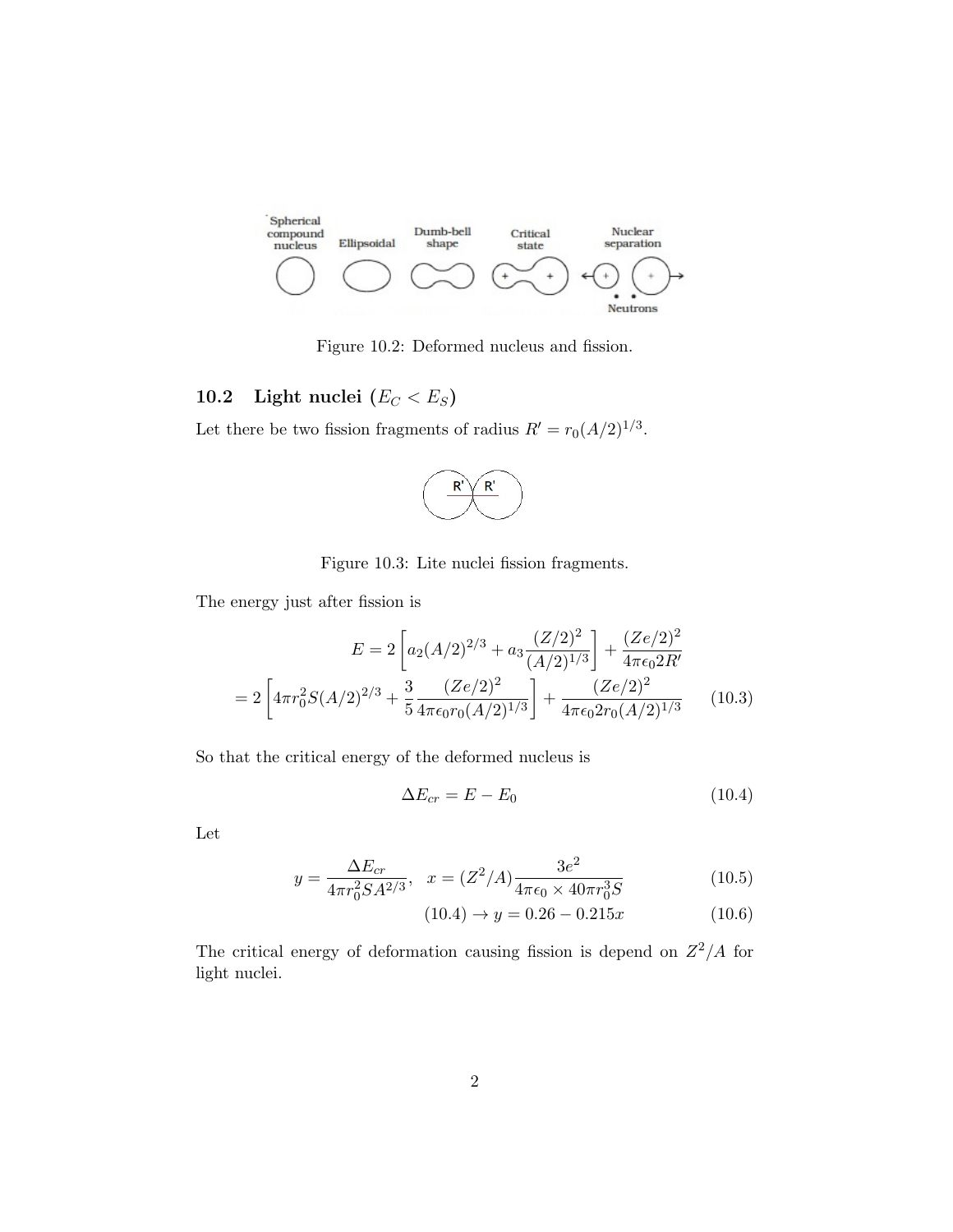## 10.3 Heavy nuclei  $(E_C > E_S)$

Description of the deformed sphere, with axial symmetry, is

$$
R(\theta) = R \sum_{l=0}^{\infty} \alpha_l P_l(\cos \theta) = R + \alpha_2 P_2(\cos \theta) + \alpha_3 P_3(\cos \theta) + \dots \quad (10.7)
$$

where  $P_l(x)$  is Legendre polynomial. The zeroth order is a sphere, while the first order is displacement and is ignored from (10.7). For  $l > 1$  they are multipole deformations.

The surface energy of the deformed nucleus is

$$
E_{S0} = 4\pi R^2 S = 4\pi r_0^2 SA^{2/3}
$$
\n
$$
E_S = 4\pi R^2(\theta)S
$$
\n
$$
= 4\pi r_0^2 SA^{2/3} [1 + \alpha_2 P_2(\cos \theta) + \alpha_3 P_3(\cos \theta) + ...]^2
$$
\n
$$
= 4\pi r_0^2 SA^{2/3} [1 + \frac{\alpha_2}{2} (3 \cos^2 \theta - 1) + \frac{\alpha_3}{2} (5 \cos^3 \theta - 3 \cos \theta) + ...]^2
$$
\n
$$
= 4\pi r_0^2 SA^{2/3} [1 + \frac{2}{5}\alpha_2^2 + \frac{5}{7}\alpha_3^2 + ...]
$$
\n(10.9)

Therefore

$$
\Delta E_{S,cr} = E_S - E_{S0} = 4\pi r_0^2 S A^{2/3} \left[ \frac{2}{5} \alpha_2^2 + \frac{5}{7} \alpha_3^2 + \dots \right] \tag{10.10}
$$

$$
= E_{S0} \left[ \frac{2}{5} \alpha_2^2 + \frac{5}{7} \alpha_3^2 + \dots \right]
$$
 (10.11)

The Coulomb energy of the deformed nucleus is

$$
E_{C0} = \frac{3}{5} \frac{Z^2 e^2}{4\pi \epsilon_0 R} = \frac{3}{5} \frac{Z^2 e^2}{4\pi \epsilon_0 r_0 A^{1/3}}
$$
\n
$$
E_C = \frac{3}{5} \frac{Z^2 e^2}{4\pi \epsilon_0 R(\theta)}
$$
\n(10.12)

$$
= \frac{3}{5} \frac{Z^2 e^2}{4\pi \epsilon_0 r_0 A^{1/3}} \left[ 1 + \frac{\alpha_2}{2} \left( 3 \cos^2 \theta - 1 \right) + \ldots \right]^{-1}
$$

$$
= \frac{3}{5} \frac{Z^2 e^2}{4\pi \epsilon_0 r_0 A^{1/3}} \left[ 1 - \frac{1}{5} \alpha_2^2 - \frac{10}{49} \alpha_3^2 + \ldots \right]
$$
(10.13)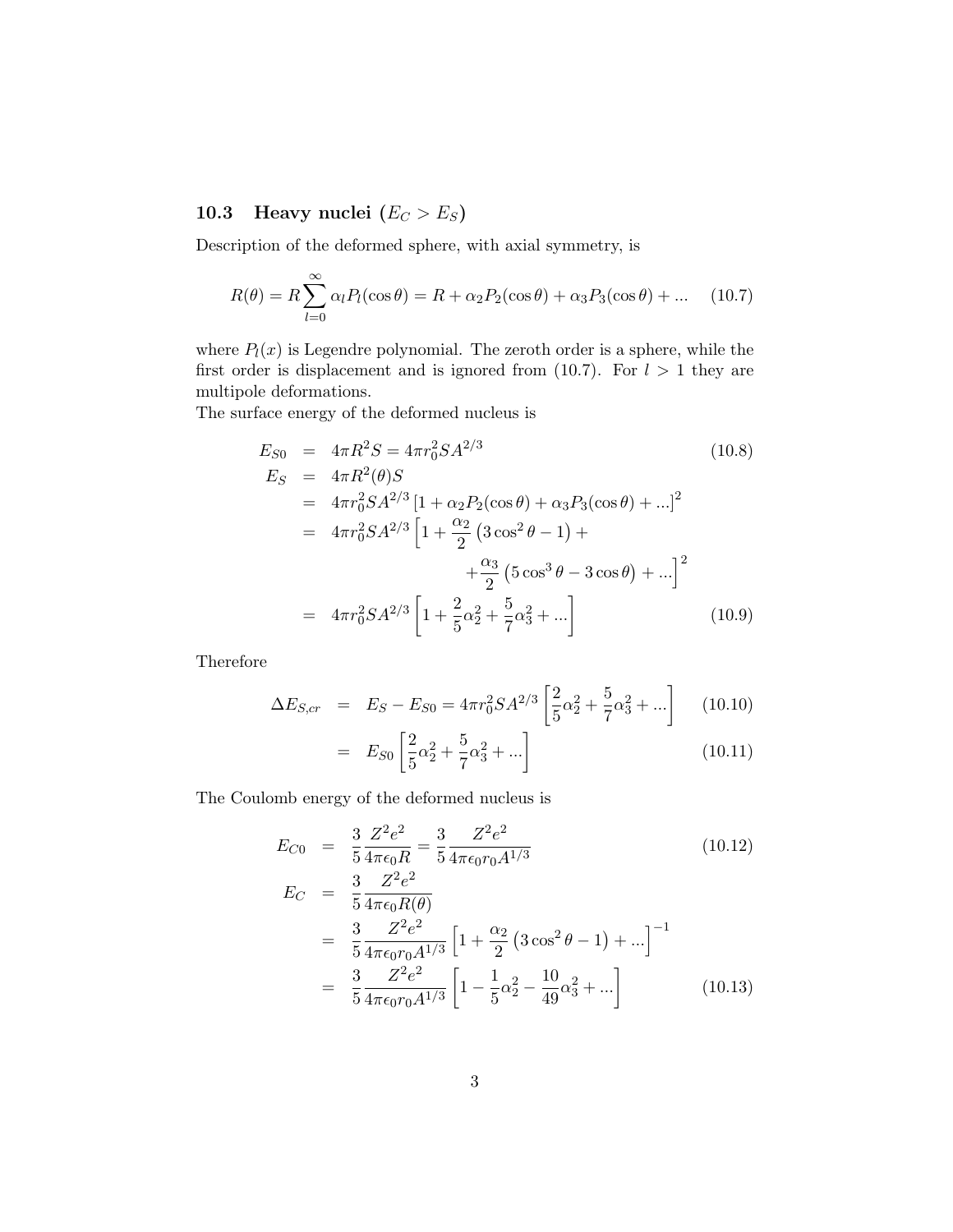Therefore

$$
\Delta E_{C,cr} = E_C - E_{C0} = \frac{3}{5} \frac{Z^2 e^2}{4\pi \epsilon_0 r_0 A^{1/3}} \left[ -\frac{1}{5} \alpha_2^2 - \frac{10}{49} \alpha_3^2 + \ldots \right] (10.14)
$$

$$
= -E_{C0} \left[ \frac{1}{5} \alpha_2^2 + \frac{10}{49} \alpha_3^2 + \ldots \right] \tag{10.15}
$$

Finally we get

$$
\Delta E_{cr} = \Delta_{S,cr} + \Delta E_{C,cr} = \frac{1}{5} \alpha_2^2 (2E_{S0} - E_{C0}) \tag{10.16}
$$

$$
= \frac{\alpha_2^2}{5} \left( 2a_2 A^{2/3} - a_3 \frac{Z^2}{A^{1/3}} \right) \tag{10.17}
$$

$$
< 0, \text{ for large } Z \tag{10.18}
$$

Note that for  $\Delta E_{cr} > 0$  the drop is stable, while for  $\Delta E_{cr} < 0$  the drop is unstable and leads to spontaneous fission. This refers to a critical parameter of spontaneous fission

$$
\frac{Z^2}{A} > \frac{2a_2}{a_3} \simeq 50\tag{10.19}
$$

### 10.4 Fission fragments

The distribution of yield of fission products of charge  $Z$  is *generally assumed* to be gaussian for each fragment mass  $A$  and is given by

$$
P(Z) = \frac{1}{\sqrt{c\pi}} \exp\left[-\frac{(Z - Zp)^2}{c}\right]
$$
 (10.20)

where c is proportional constant and  $Z_p$  is fragment charge. It was found that  $c = 0.86$  fits a goos deal to the observed data.